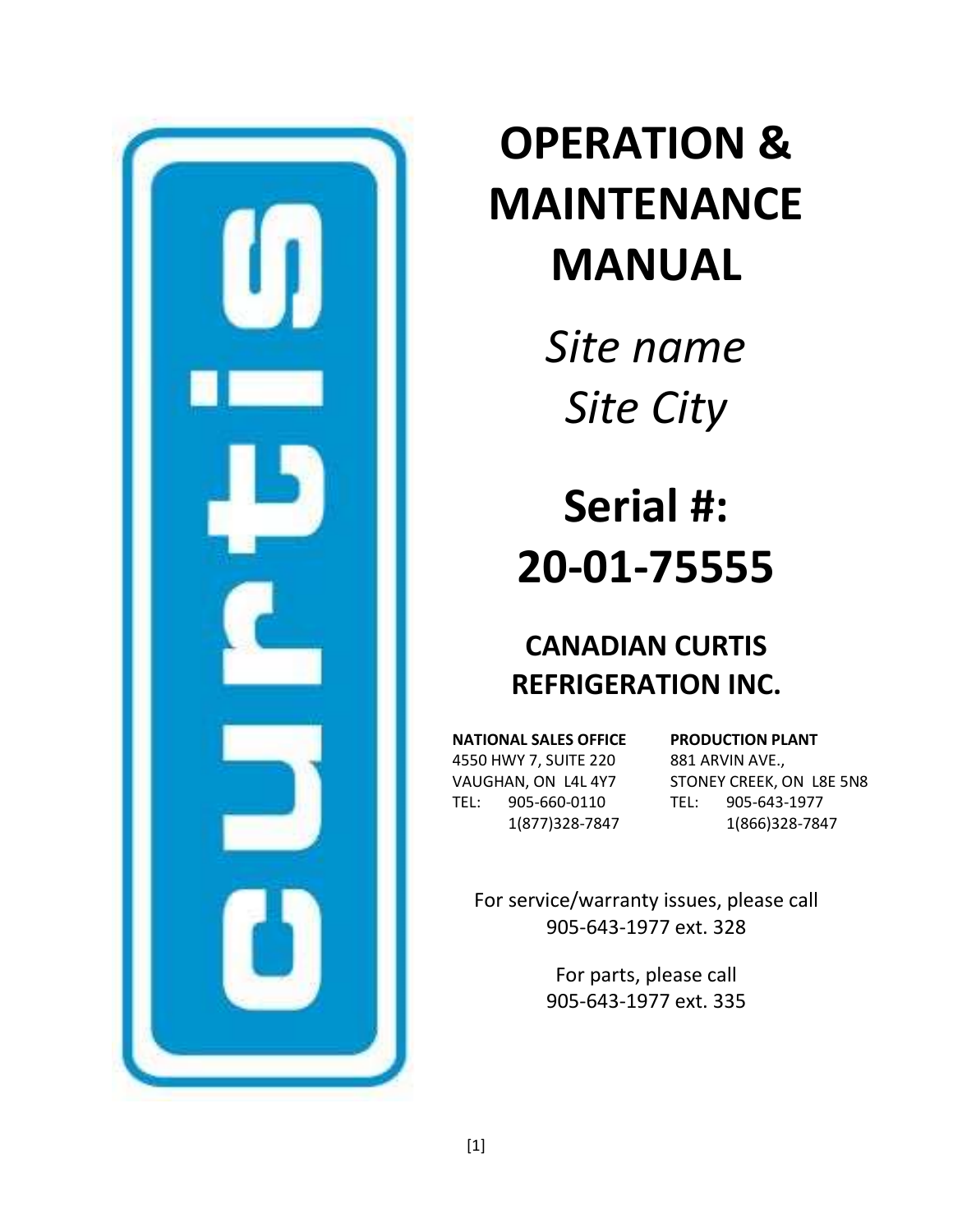Thank you for purchasing Canadian Curtis Refrigeration Inc. products. We are dedicated, exclusively to manufacturing high quality refrigeration equipment. Efficient design and construction, fast delivery and set-up, and superb customer service are what we are known for since 1934.

Your Curtis product is approved by Intertek to CSA C22.2 No 120 refrigeration equipment requirements as well as Energy Performance Verified to Enercan 2020 standards.

# **ELECTRICAL INSTALLATION:**

It is the owner's responsibility to have a professional, licensed electrical contractor connect the unit and check the buildings electrical service for proper wire sizing and circuit protection.

Each Curtis top-mounted, self-contained, factory installed refrigeration system requires a minimum of three (3) service connections. The condensing unit requires a non-fused "service disconnect switch" prior to junction box on top of the walk –in. The second connection is to the junction box for the evaporator fans, defrost and control. The third connection is to the interior light above the door, this powers the Smart Door Control and door perimeter heater for freezer applications. In addition, freezers will require a fourth connection for the condensate drain heater, this must be a GFI protected power supply.

For Curtis top mount penthouse units, the power supply requirements will be listed on the nameplate of the refrigeration unit as well as in the Curtis documentation. A separate power supply is still required for the door and any additional lighting.

# **PLUMBING INSTALLATION:**

Curtis Penthouse refrigeration units do not require a condensate drain connection. These units feature a coil that is raised above the ceiling space to allow condensate to flow into a pan near the compressor. The water then evaporates by using the hot refrigerant piping from the compressor.

Curtis standard evaporator coils require a condensate drain line in the cooler and freezer. The drain should be installed by a qualified Refrigeration or Plumbing contractor and run to an exterior drain. A "P-trap" is required on most coils and should not be installed in walk in freezer space. Freezer condensate drains must have a heated trace wire to prevent freezing.

**CAUTION:** Please review shelving layout before installing drain lines.

**PANEL INSTALLATION:** Review instructions supplied.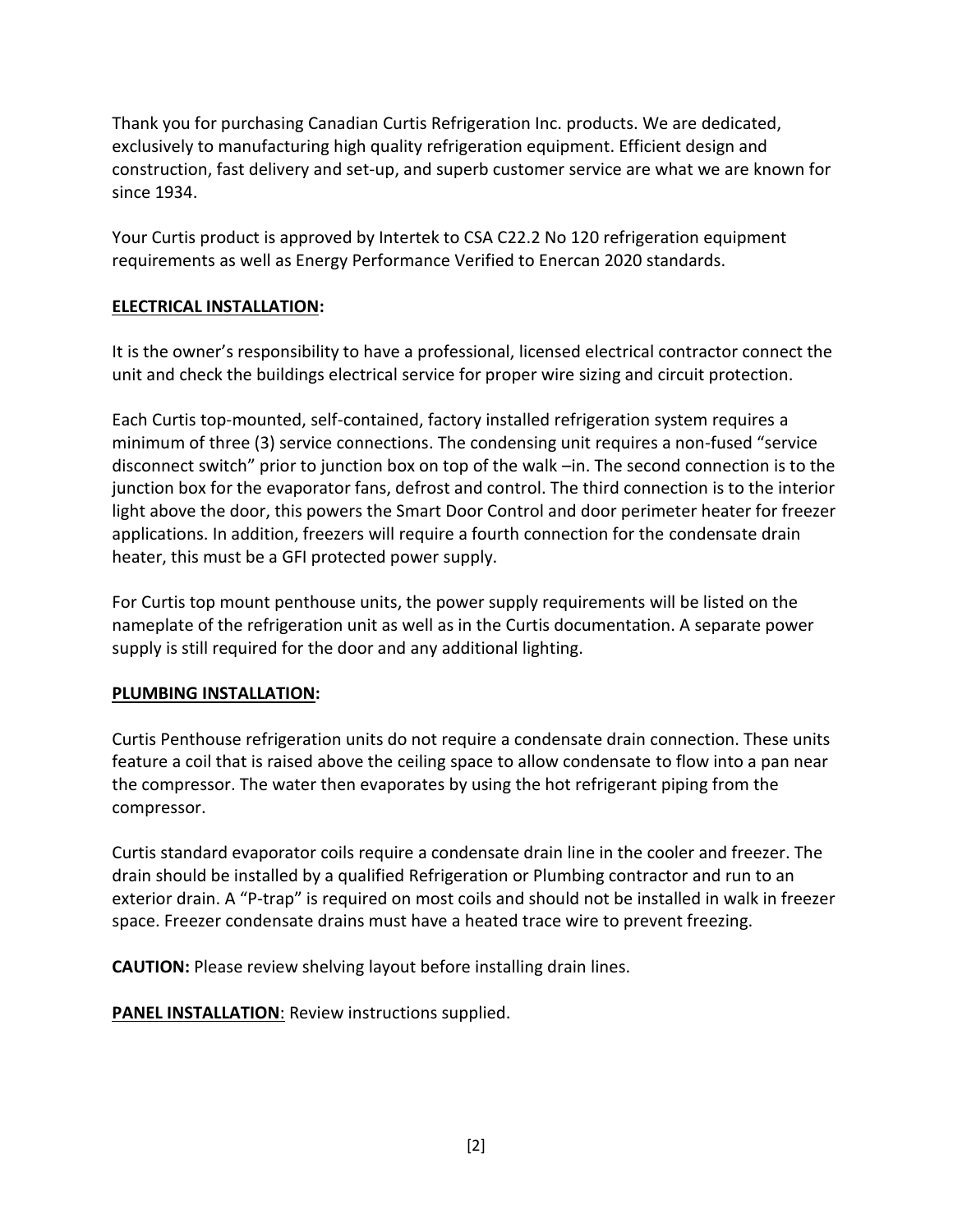#### **START-UP:**

Curtis Top-mount, self-contained units and Penthouse units are pre-charged and run tested before installation and do not require start-up. Once proper power is supplied, simply switch on the units and they will begin to refrigerate the space. Remote refrigeration units will require a technician to perform a site start-up. Please arrange with them once electrical and plumbing are completed.

Loading your unit will result in a temporary rise in temperature which is normal. It is important that all food products in the Curtis unit be properly covered and contained to reduce product shrinkage and drying. In addition, all acidic or corrosive products (salad dressings, vinegars, etc.) must be sealed from direct air contact as the acidic vapours will quickly corrode the evaporator coil fins and copper.

 $\rightarrow$  Do not use the top of walk-in as storage shelf! Air cooled condensing unit require proper ventilation and should not be obstructed. Packing material around the coil and restricting airflow will result in higher internal temperatures and reduced component life.

Curtis Walk-in Coolers/Freezers and their refrigeration systems are designed to hold chilled products at 3°C to 4°C and hold already frozen product at -18°C or -23°C. Standard systems do not allow for excessive product load unless specified at the time of engineering.

#### **OPERATION:**

Curtis controls and valves are factory pre-set. Adjustments are not necessary under normal conditions. However, in the event adjustments are needed they should be made only by a qualified refrigeration technician.

Curtis wal-ins are equipped with thermostats that open and close a solenoid valve at the evaporator coil. When refrigeration is required this solenoid opens allowing refrigerant to flow. A pressure switch on the condensing unit responds by turning the compressor off. When the thermostat is satisfied, the solenoid will close. This causes the refrigerant to stop and the resulting drop in pressure signals the compressor to shut down.

COOLERS: Designed to operate 3.3°C/38°F

Defrost is accomplished by closing the solenoid and allowing the refrigeration to shut down. The evaporator fans continue to allow the room air to melt any ice they may have developed on the coils. This is typically done 3-4 times a day for roughly 15 minutes or on some controls, only as needed.

# FREEZERS: Designed to operate -18°C/0°F or -23°C/-10°F

Defrost is accomplished by also shutting off the refrigeration system but to remove the ice, electric heaters are energized. During defrost the, evaporator fans are off. When the coil has removed any accumulated ice, the system will restart. This is typically also  $3 - 4$ times a day for 45 minutes (maximum) or with optional Adaptive controls, only when needed.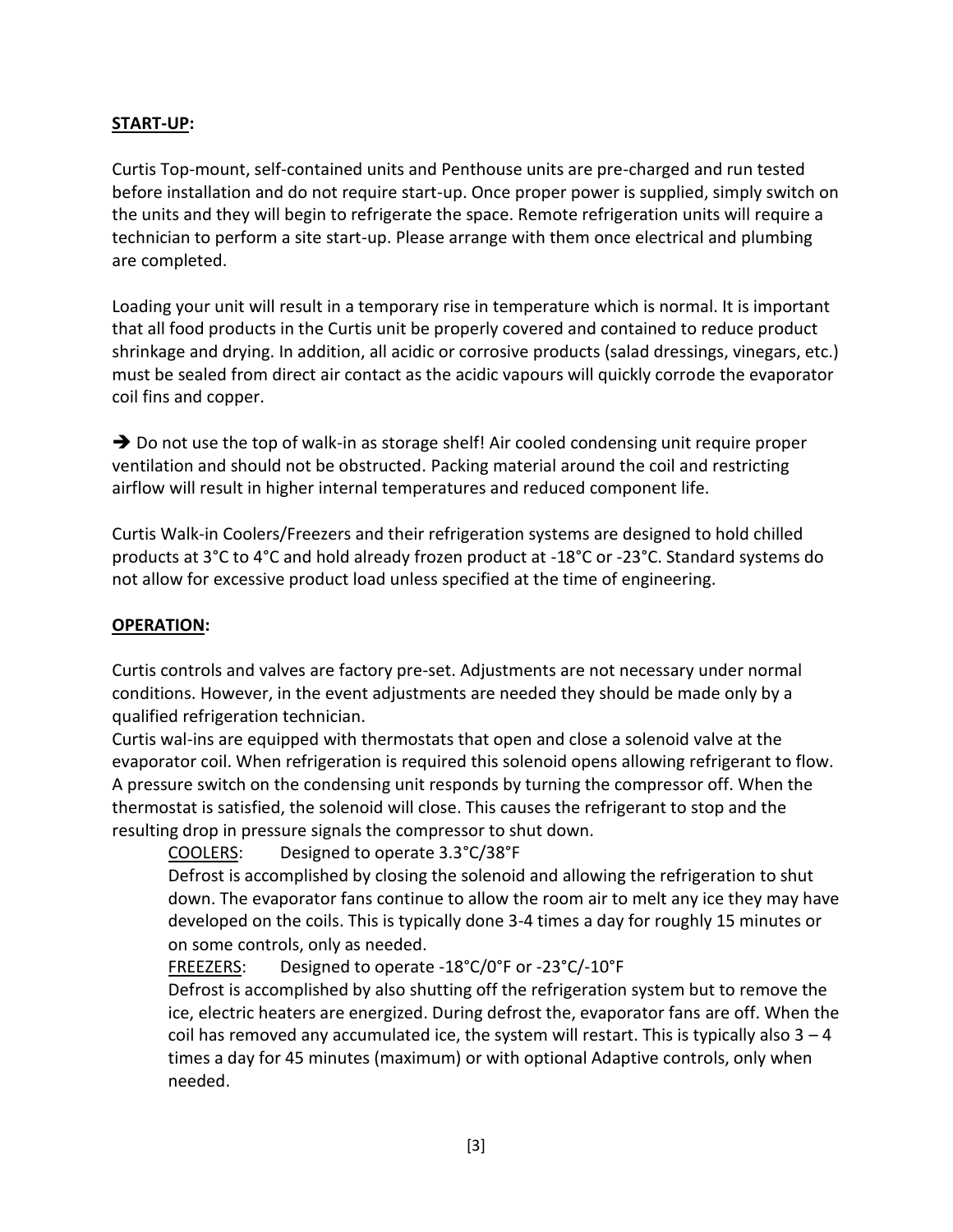#### **CURTIS SMART DOOR CONTROL**:

Located on the front of the box, this control will display the temperature in the box at all times. In addition it will control the lighting. Opening the door will initiate the lighting circuit and keep them on for a predetermined amount of time. This is adjustable. In the last 30 seconds that the lights are on, they will begin to flash. This will alert you that the lights will be going out. On freezer applications, the control will also switch the door and vent heaters on only when needed based on temperature.

Curtis Smart Door with Keeprite ESP System: If your system is equipped with the ESP system, our Curtis Smart Door Control will communicate with it. In addition to displaying the temperature, it will indicate when the unit is in defrost mode. The display will show **dEFr.** When the unit has completed defrost, the display will alternate **dEFr** and the room temperature until the set point has been reached.

The evaporator coil fans will shut down when the door is open. If the door is left open for XX minutes, the solenoid will close to shut down the refrigeration. This will minimize the amount of ice buildup on the coils. If the door is left open by accident the refrigeration will restart regardless of door position.

Any refrigeration related alarms that would appear on the coil display will also appear on the door display.

Temperature Alarms: The Curtis Smart Door Control can be set to give an audible and visual alarm when the temperature is out of range for an extended period of time. These parameters are adjustable.

Door alarm: The Curtis Smart Door Control can be set to give an audible and visual alarm when the door has been left open for an extended period of time. These parameters are adjustable.

# **CLEANING:**

Prior to cleaning, ensure all electrical power sources to the unit are shut off. Don not use excessive water on interior or exterior (damp clothe only). Allow your unit to dry thoroughly before restarting.

*White steel* or *Aluminum panels –* Clean exterior surfaces using soft cloth with warm water and mild soap. Rinse surfaces thoroughly and dry. Never use chemical cleaning agents or abrasives.

*Stainless Steel Panels* – Clean exterior stainless surfaces using soft cloth and any recognized stainless steel cleaner.

Condensing Unit (top of walk-in) – Remove any debris or obstructions from around the condenser inlet and outlet. Remove dust and debris periodically from the coil surface. Be careful not to damage fins. Inspect the area often to ensure free air circulation. Regular cleaning is critical to long equipment life. A refrigeration contractor should clean and inspect the complete refrigeration system yearly.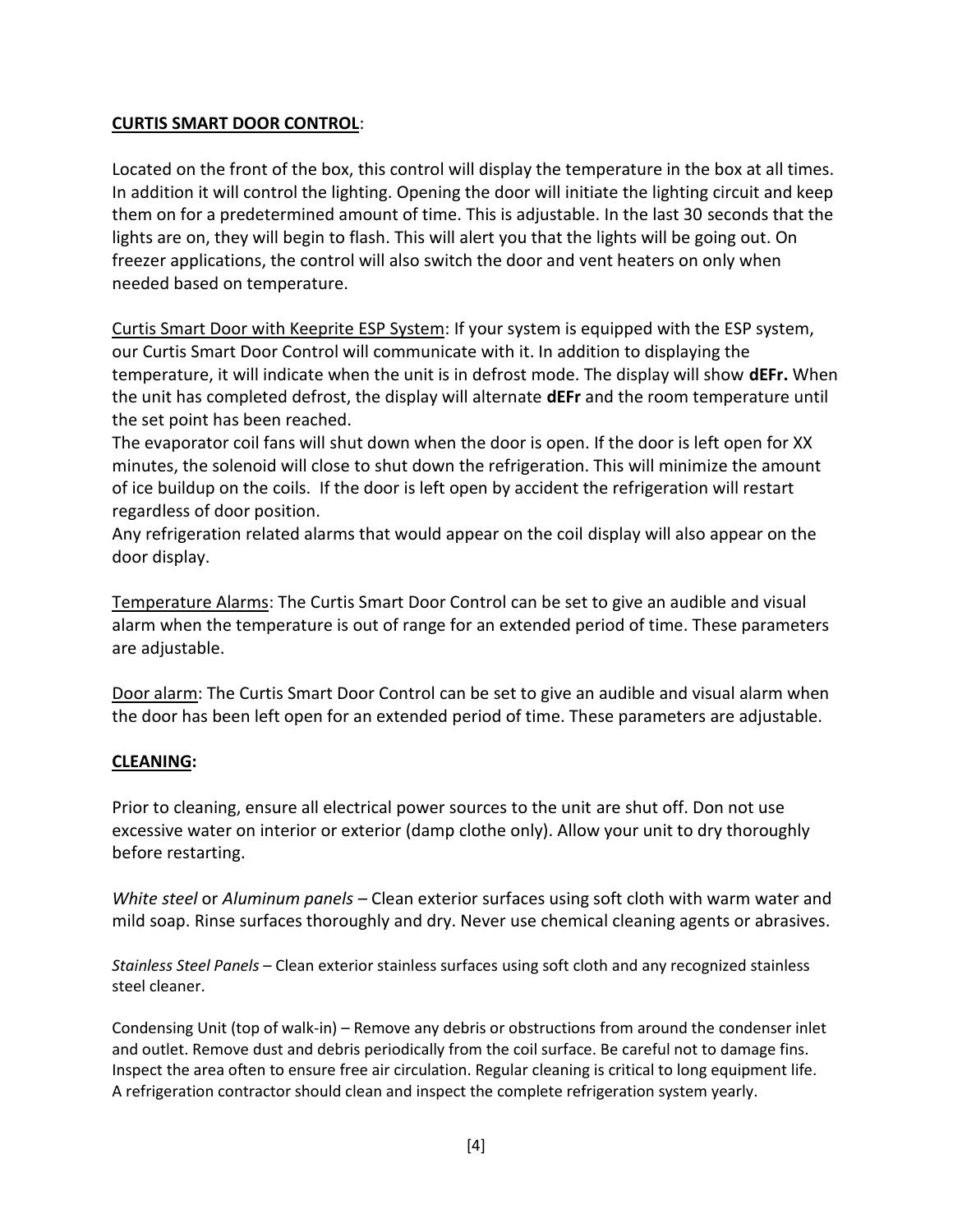# **Trouble shooting:**

If you continue to have operating difficulties after checking these items, please call for service. Do not leave your service call until late afternoon if you require same day service. For out of warranty units, please call your local refrigeration contractor.

| <b>PROBLEM</b>                 | CAUSE/REMEDY                                                           |
|--------------------------------|------------------------------------------------------------------------|
| Prolonged excessive ice        | High ambient humidity.<br>$\circ$                                      |
| formation on evaporator coil   | Loaded with high temperature, high moisture content<br>$\circ$         |
|                                | product.                                                               |
|                                | Opening door excessively.<br>$\circ$                                   |
|                                | Door left open for prolonged periods.<br>$\circ$                       |
| Water dripping from coils      | Coil drain frozen or kinked.<br>$\circ$                                |
|                                | Evaporator pan frozen.<br>$\circ$                                      |
|                                | Drain line heater not working (GFIC tripped)<br>$\circ$                |
|                                | Coil drain pan plugged due to dirt.<br>$\circ$                         |
|                                | Coil drain outlet connection cracked or broken.<br>$\circ$             |
|                                | Loose drain connection at coil.<br>$\circ$                             |
| Frost/Ice formation on product | Excessive high humidity.<br>$\circ$                                    |
| on freezer walls               | Opening door excessively.<br>$\circ$                                   |
|                                | Air leakage from exterior, check for openings.<br>$\circ$              |
|                                | Door not sealing, check gasket.<br>$\circ$                             |
| Compressor is not running      | Electrical switch or breaker off, check.<br>$\circ$                    |
|                                | High ambient temperature causing high pressure control trip<br>$\circ$ |
|                                | (ventilate area)                                                       |
|                                | Unit on defrost (45 minute maximum time).<br>$\circ$                   |
| Temperature is too high        | Electrical switch or breaker off, check.<br>$\circ$                    |
|                                | Unit loaded with high temperature product.<br>$\circ$                  |
|                                | Water supply to water cooled system is off.<br>$\circ$                 |
|                                | Air cooled condensing unit dirty or obstructed.<br>$\circ$             |
|                                | Air cooled condensing unit inlet air to warm (above 30°C).<br>$\circ$  |
| Condensation around exterior   | Excessive ambient humidity.<br>$\circ$                                 |
| of door frame                  | Door frame heater not working (freezers).<br>$\circ$                   |
|                                | Door gasket not sealing properly to door frame<br>$\circ$              |
|                                | Door not closing tight.<br>$\circ$                                     |
| Coil fan not operating         | Evaporator coil in defrost (freezers only)<br>$\circ$                  |
|                                | Evaporator power off, check switch on back of coil.<br>$\circ$         |
|                                | Evaporator power supply off, check breaker/fuse.<br>$\circ$            |
| Condensing unit noisy          | Debris in or on condensing unit.<br>$\circ$                            |
|                                | Ambient temperature too warm (above 30°C).<br>$\circ$                  |